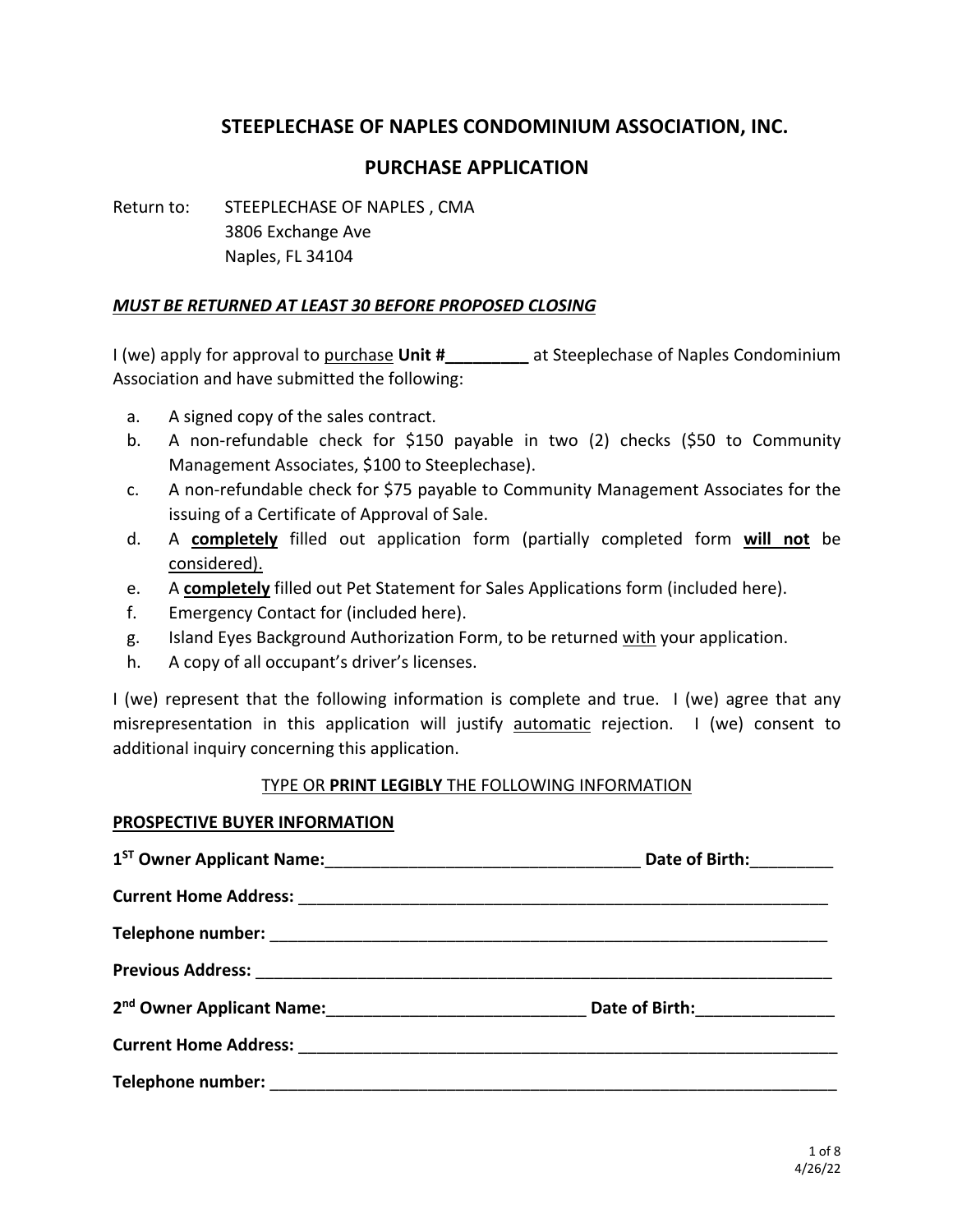| Make of Car: | Year: | License No. | State: |
|--------------|-------|-------------|--------|
| Second Car:  | Year: | License No. | State: |

Any current litigation (evictions, suits, judgments, bankruptcies, foreclosures, etc.) Yes No

If yes, give details and dates **EXECUTE 10** and  $\alpha$ 

I am purchasing this unit with the intention to:

Reside in the unit full time example are seen to reside in the unit part time

As an investment, not living in unit **Example 2 Part time in unit, lease out other times** 

**List the names and relationship of all persons who will occupy your unit in addition to the applicants above. Any person over the age of 18 will be required to submit a photo i.d. as well as submit a \$50.00 fee for processing background and/or criminal check.**

| NAME | RELATIONSHIP | <b>AGE</b> |
|------|--------------|------------|
|      |              |            |
|      |              |            |
|      |              |            |
|      |              |            |

## **STEEPLECHASE DOCUMENTS**

# **\_\_\_\_ I have received, read, and agree to abide to the Declaration, Bylaws, Amendments, and the Rules and Regulations of Steeplechase of Naples Condominium Association.**

Some of the most frequent issues arise from the items listed below. Initial next to each paragraph indicating you have read, understand, and agree to abide by the paragraph.

LEASE: I (we) understand in the event that the unit is leased/rented that I will be required to submit a completely filled out application, with references, and fees accordingly to lease application to the Board of Directors fourteen (14) days prior to the rental taking place. I understand that leases are for a minimum of 90 days and a maximum of twice yearly. I understand that renters and guests are not permitted to have ANY pets in the unit, lanais and patios are to be kept free of clutter, and nothing is to be affixed to the outside of the building.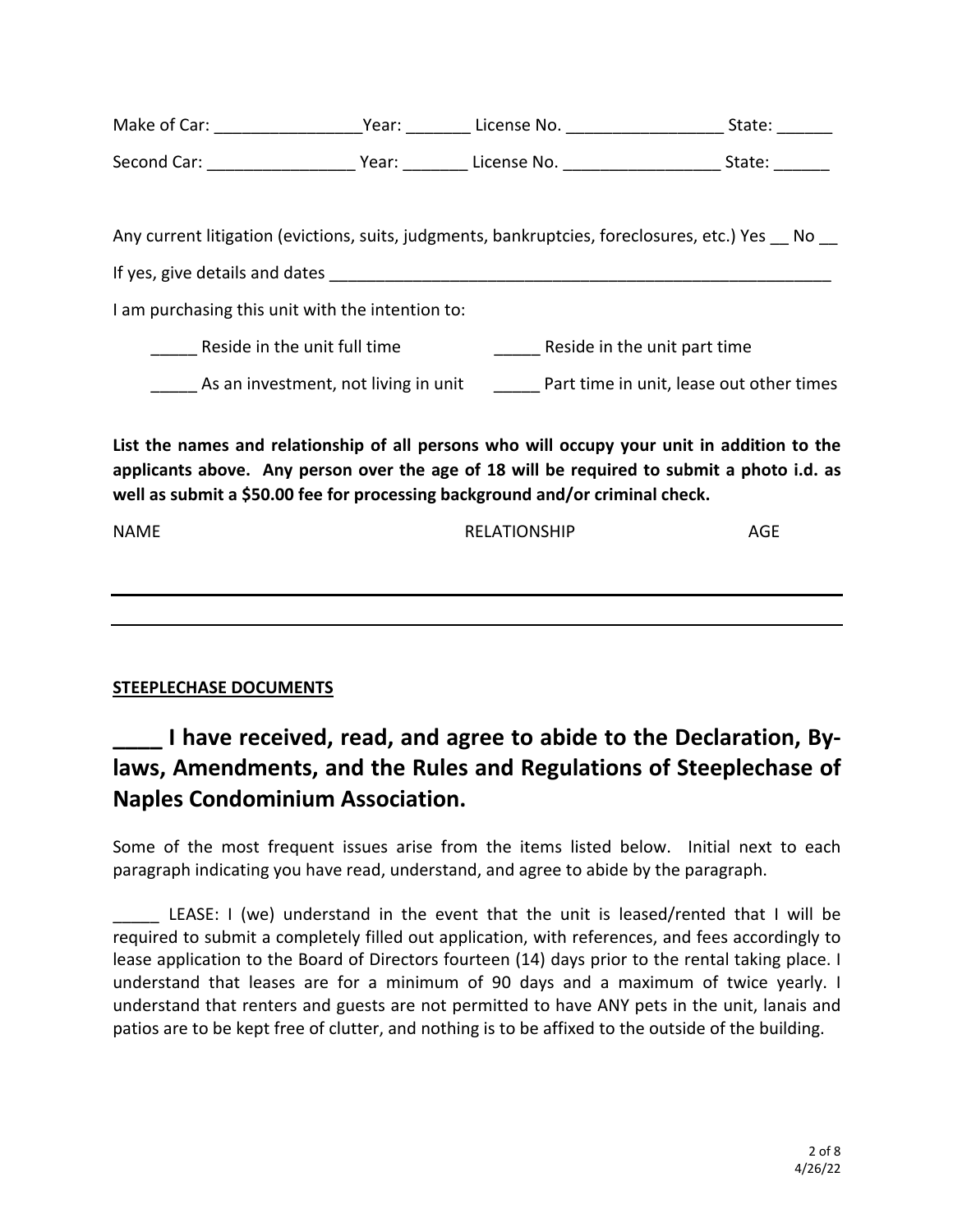\_\_\_\_\_ I (we) further agree that in the absence of the owners, the Association is granted full power to take whatever action necessary, including eviction, to prevent or stop violations by lessee and their guests.

VEHICLES: I (we) understand trucks, motorcycles, boats, motor homes, recreational vehicles, trailers, camers, mopeds, and the like are not permitted on Steeplechase grounds. Declaration 12.7, Rule 10.5

IMPROVEMENTS: I (we) understand that any repairs or improvements made to my unit requires completion of Modification of Unit form found on the Steeplechase website and approval by the Board of Directors BEFORE any work is begun. Declaration 11

\_\_\_\_ GUESTS: I (we) understand that occupancy of my unit is limited by Declaration 12.2 and, other than when the guest is immediate family, must be approved after submission of the Guest Occupancy in Absence of Owner Form found on the Steeplechase website. The application must be submitted to the Board two weeks prior to the guest arrival. No guest may bring pets to Steeplechase.

WATER SHUT OFF: I (we) understand when I (we) leave the unit for more than 48 hours, I (we) must lock the water main with a lock provided by Steeplechase and no other lock. Rule 11. Also water heater breaker in electric panel must be shut off when you leave for 48 hours or more.

\_\_\_\_\_ GRILLING: I (we) understand that per Collier County fire code gas and charcoal grills are not permitted within 10 feet of any building and are limited to the small propane cylinders (2.7 lbs.) Rule 14.

TRASH: I (we) understand that trash must be placed *IN* the dumpster in bags. No major items like beds, furniture etc. are permitted and no trash is permitted in recycling bins. No trash may be left outside the dumpster.

BEHAVIOR: I (we) understand that Declaration 6.3 and 12.8 provide that I (we) are not to engage in activity that may be a "nuisance" to our neighbors or "interfere" with their rights to enjoy Steeplechase property such as their lanai.

**\_\_\_\_\_** I (we) further agree that in the absence of the owners, the Association is granted full power to take whatever action necessary, including eviction, to prevent or stop violations by lessee and their guests.

I/we understand that the Association or its manager may use the above application to perform a background, prior landlord, credit, and police records check on the applicant(s) listed above. This information will be kept confidential and may be used to approve or disapprove the applicant(s).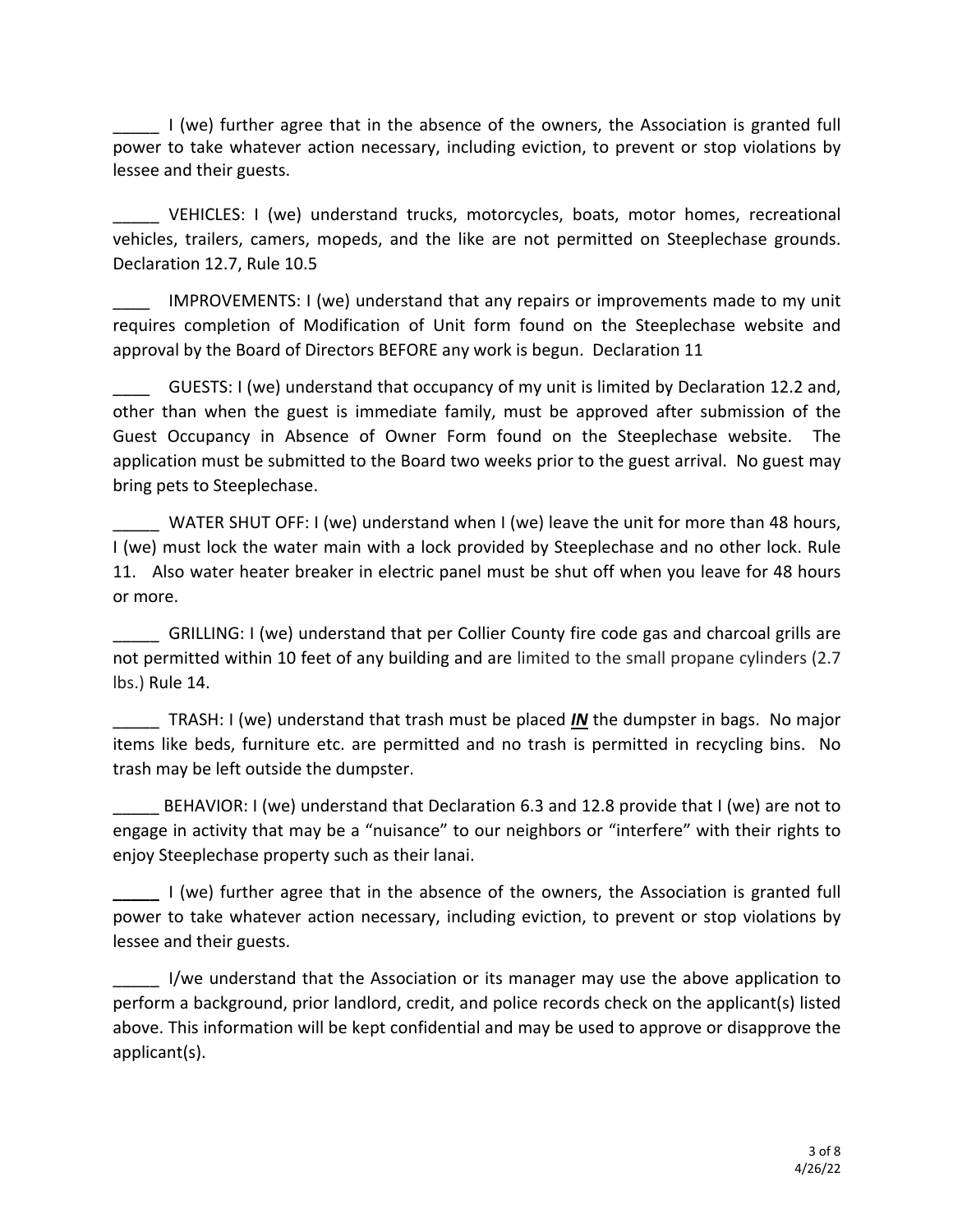The prospective purchaser(s) will be advised by Association Management whether this application is approved within a 21-day period from the date of receipt of this completed application, fee, and reference letters and a **copy of the sale contract**.

**I (we) have read, understand, and agree to all of the statements above.**

**First Owner Applicant Signature:\_\_\_\_\_\_\_\_\_\_\_\_\_\_\_\_\_\_\_\_\_\_ Date:\_\_\_\_\_\_\_\_**

**Second Owner Applicant Signature:\_\_\_\_\_\_\_\_\_\_\_\_\_\_\_\_\_\_\_ Date:\_\_\_\_\_\_\_\_**

**Return your completed application and supporting documents to:**

**Steeplechase of Naples c/o Community Management Associates 3806 Exchange Ave Naples, FL 34104**

**239-331-3772**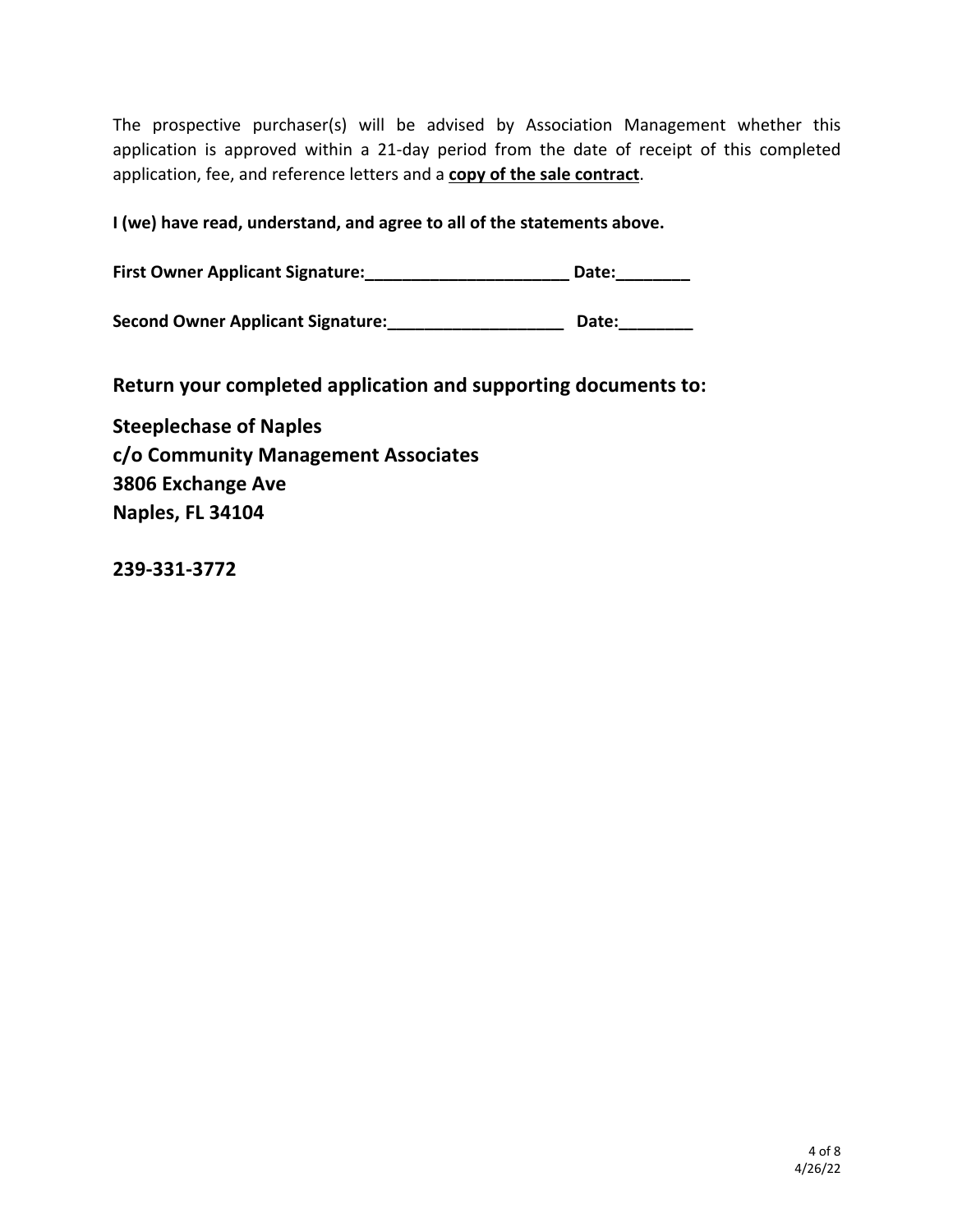#### **STEEPLECHASE OF NAPLES CONDOMINIUM ASSOCIATION, INC.**

### **PET STATEMENT for Sales applications**

# **Each unit may have ONE dog or ONE cat not to exceed 25 pounds in weight. Guests & tenants may NOT have pets of any kind.**

| <b>Applicant's name (printed)</b>                                                                                                                       |      |                                       | Unit # |      |
|---------------------------------------------------------------------------------------------------------------------------------------------------------|------|---------------------------------------|--------|------|
| Steeplechase street address                                                                                                                             | City | State                                 | Zip    | Code |
| <b>Phone Number</b>                                                                                                                                     |      | Email address (print clearly, please) |        |      |
| Initial next to each appropriate line                                                                                                                   |      |                                       |        |      |
| I do <b>NOT</b> have a pet at this time. (If checked, skip to signature line)                                                                           |      |                                       |        |      |
| I DO have a pet (complete the following)                                                                                                                |      |                                       |        |      |
|                                                                                                                                                         |      |                                       |        |      |
| Breed <b>Reading Exercise Structure in the U</b> Neight when full grown                                                                                 |      |                                       |        |      |
| A copy of the pet's immunization record is attached.<br>A color photo of the pet is attached.                                                           |      |                                       |        |      |
| I understand that falsification of information or failure to register my pet will result in<br>revocation or denial of approval by the Board.           |      |                                       |        |      |
| I understand that I am fully responsible for the action of my pet and have read the<br>Declarations and the Rules and Regulations regarding pet policy. |      |                                       |        |      |
| I understand that this pet approval is only for this pet and expires when the pet is no<br>longer on this property.                                     |      |                                       |        |      |
|                                                                                                                                                         |      |                                       |        |      |

*Applicant's signature* \_\_\_\_\_\_\_\_\_\_\_\_\_\_\_\_\_\_\_\_\_\_\_\_\_\_\_\_\_ *Date submitted* \_\_\_\_\_\_\_\_\_\_\_\_\_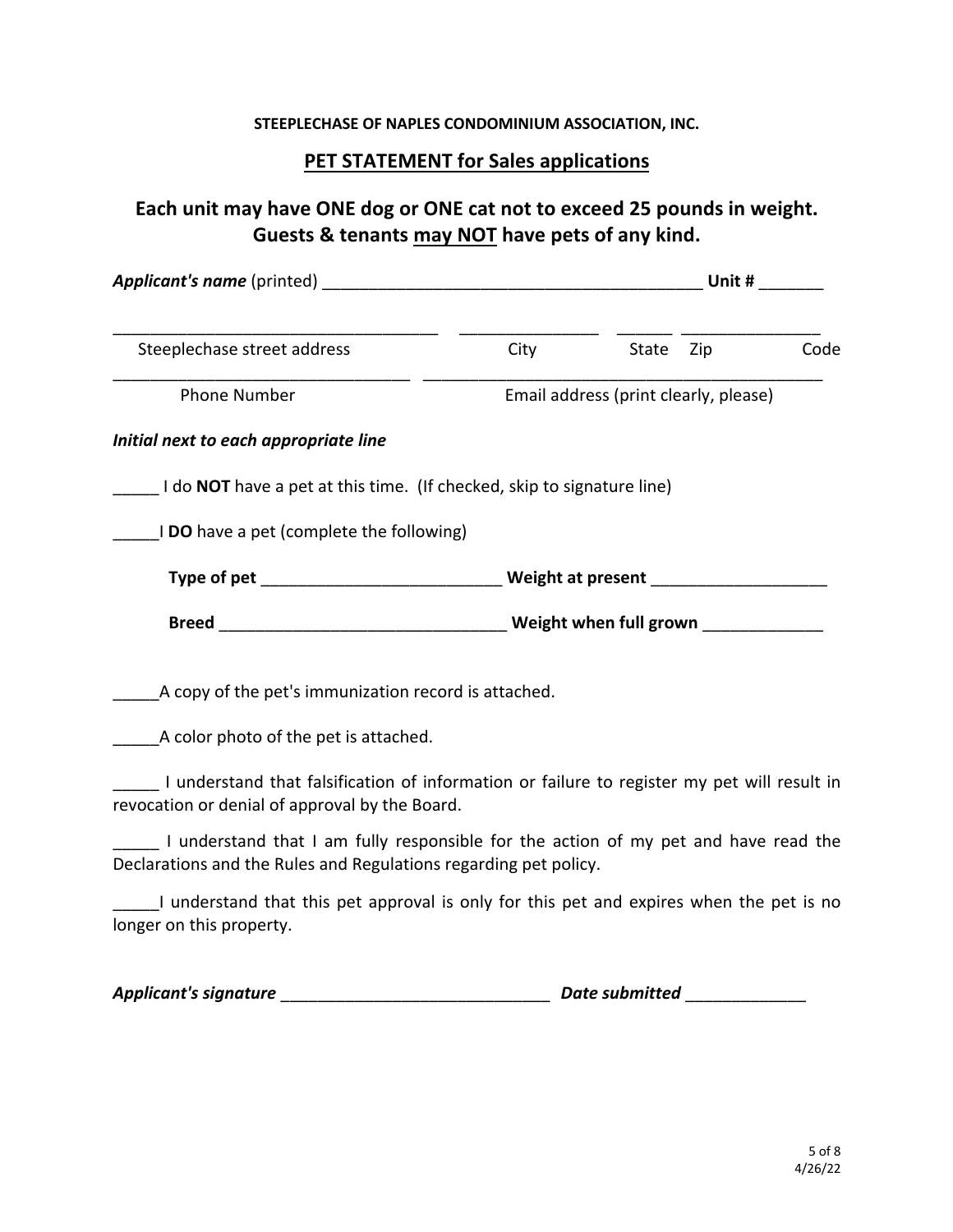#### **STEEPLECHASE OF NAPLES CONDOMINIUM ASSOCIATION Emergency Contact Form**

In an effort to maintain security and safety for all our residents, the Board of Directors strongly encourages you to fill in the information requested below. This is to facilitate communication between the Association and the emergency contact of our residents should a medical emergency or other emergency arise caused by accident or weather.

Your information will be kept confidential and not publicized. Only the Board of Directors and Florida Coastal Association Management will be in possession of this information.

#### **Please Print**

| Person in possession of emergency key |                                                          |  |
|---------------------------------------|----------------------------------------------------------|--|
|                                       |                                                          |  |
|                                       |                                                          |  |
|                                       |                                                          |  |
|                                       |                                                          |  |
|                                       | EMERGENCY CONTACT: (other than person residing with you) |  |
|                                       |                                                          |  |
|                                       |                                                          |  |
|                                       |                                                          |  |
|                                       |                                                          |  |
|                                       |                                                          |  |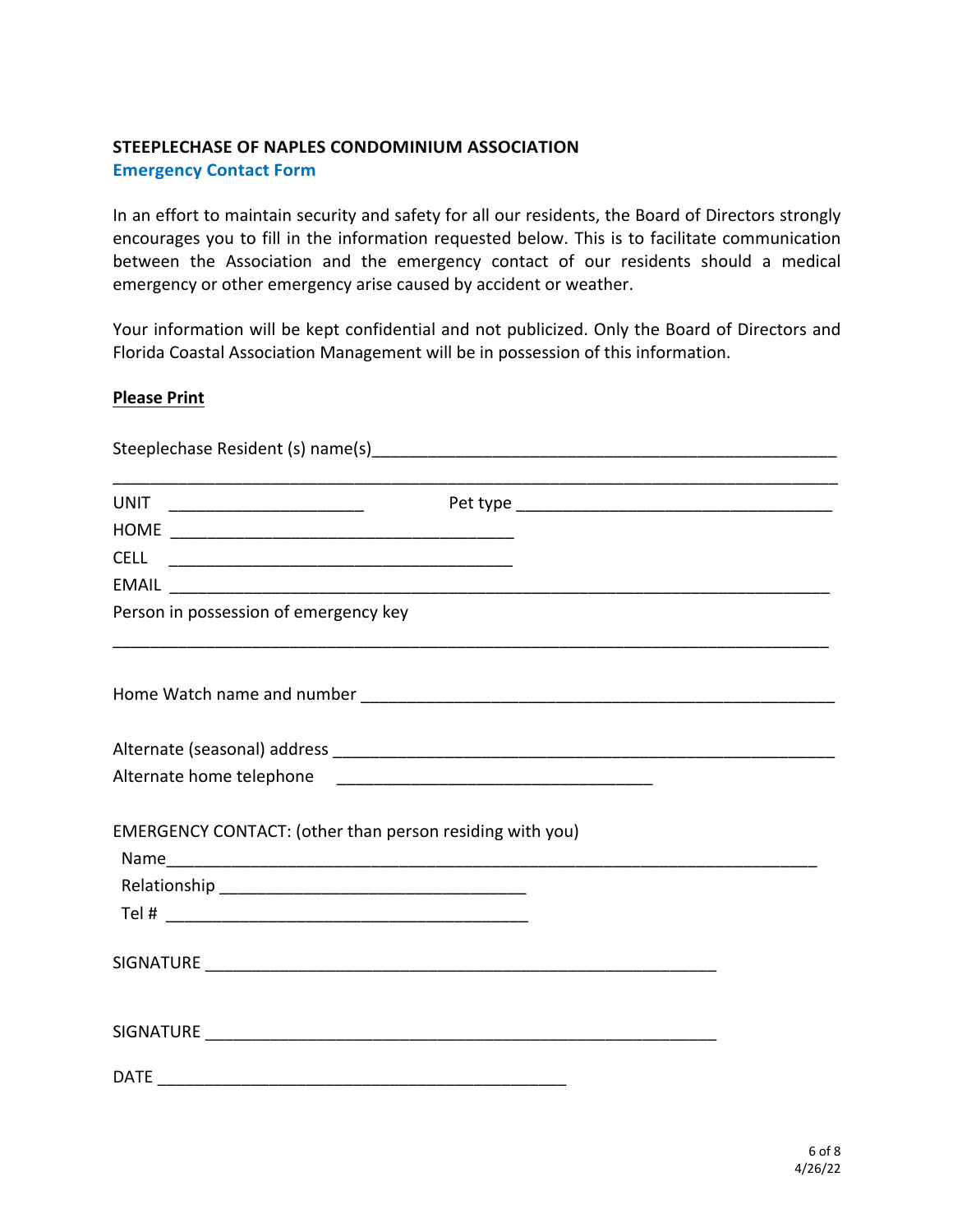#### **RADON MITIGATION NOTICE**

In the case of a proposed sale, if an inspection reveals that presence of radon gas at or above EPA action levels (4.0 picocuries per liter of air) the Steeplechase Board of Directors must approve any remedial action prior to remedial action commencing, including any intended change to common elements.

If any remedial action results in modifications to the unit or common elements, the SELLER and the BUYER shall be financially responsible (see the Steeplechase Amended and Restated Declaration of Condominium l l.3 (D) (OR: 4205 PG: 2493).

Evidence of a Collier County Building Permit for the remedial action also must be presented to the Board.

The business or person(s) who perform radon gas remediation must be certified by the Florida Department of Health, as required in Florida Statutes, Title XXIX, Chapter 404.056 (2).

**If proper notice is not given to the Board, the Board at its election may approve or disapprove of the sale.** Any sale entered into without Board approval may, at the option of the Board, be treated as a nullity, and the Board shall have the power to void the sale unless subsequently approved by the Board.